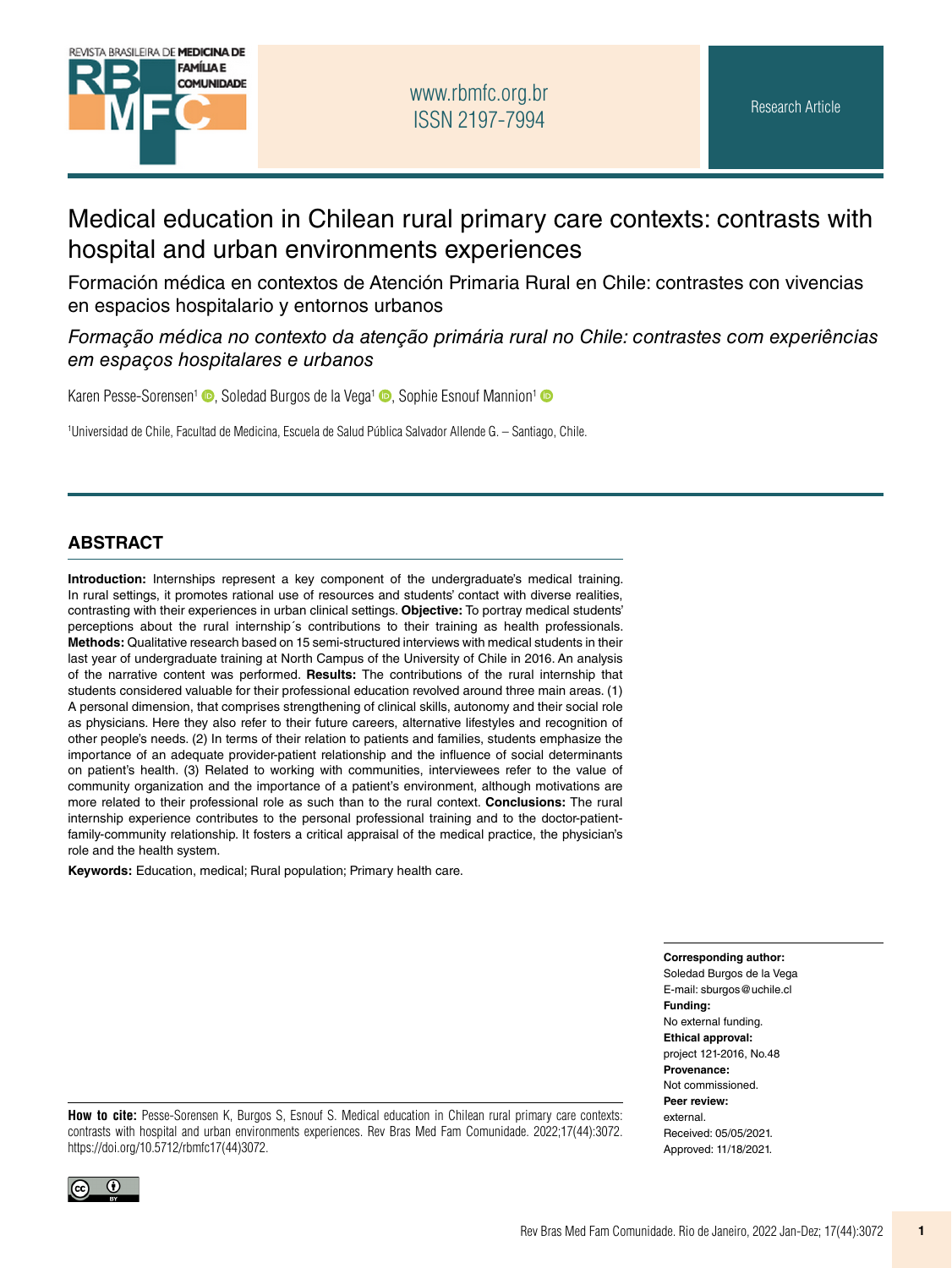#### **RESUMEN**

**Introducción:** El internado constituye una fase clave de la formación médica. Situado en un contexto rural, promueve la utilización racional de recursos y el contacto de los estudiantes con realidades diversas que contrastan con su experiencia en espacios clínicos urbanos. **Objetivo:** Caracterizar las percepciones de estudiantes de medicina en relación al aporte del internado rural en su formación como profesionales de la salud. **Métodos:** Investigación cualitativa basada en 15 entrevistas semiestructuradas realizadas a estudiantes de medicina de la Sede Norte de la Universidad de Chile en el último año de su carrera en el 2016. Se realizó un análisis narrativo de los contenidos de las entrevistas. **Resultados:** Se identifican tres ámbitos en que los estudiantes confieren importancia al internado rural para su formación profesional: (1) en la dimensión personal, el refuerzo de habilidades clínicas, la autonomía y su rol social como médicos. También visualizan su futuro laboral y otras formas de vida y necesidades de las personas. (2) En lo vinculado a pacientes y familias, destaca el valor de la interrelación médico-paciente y el reconocimiento de los determinantes sociales. (3) En la dimensión comunitaria mencionan una mayor valoración de la organización comunitaria y de los vínculos entre el paciente y su medio, y motivaciones atribuibles al rol médico más que al contexto rural. **Conclusiones:** La experiencia de internado rural contribuye a la formación personal y a la relación médico-paciente-familia-comunidad, poniendo en evidencia una mirada crítica de la práctica, de su rol y del sistema de salud.

**Palabras-clave:** Educación médica; Población rural; Atención primaria de salud.

#### **RESUMO**

**Introdução:** O internato é uma fase fundamental da formação médica. No contexto rural, promove o uso racional de recursos e o contato dos alunos com realidades diversas, que contrastan com sua experiência nos espaços clínicos urbanos. **Objetivo:** Caracterizar as percepções de estudantes de Medicina em relação à contribuição do internato rural em sua formação profissional de saúde. **Métodos:** Pesquisa qualitativa baseada em 15 entrevistas semiestruturadas, realizadas em 2016 com estudantes de Medicina da Sede Norte da Universidade do Chile que estavam no último ano de seus cursos. Foi realizada uma análise narrativa do conteúdo das entrevistas. **Resultados:** Identificaram-se três áreas nas quais os alunos atribuem importância ao internato rural para sua formação profissional: (1) na dimensão pessoal, no reforço das competências clínicas, na autonomia e no papel social como médico. Eles também visualizam seu trabalho futuro e identificam outras formas de vida e suas necessidades pessoais; (2) em relação aos pacientes e familiares, destacam-se o valor da relação médico-paciente e o reconhecimento dos determinantes sociais; (3) na dimensão comunitária, eles mencionam a maior valorização da organização comunitária e dos vínculos entre o paciente e seu ambiente e motivações atribuíveis à função médica e não ao contexto rural. **Conclusões:** A vivência do internato rural contribui para a formação pessoal e para a relação médico-paciente-família-comunidade, revelando uma visão crítica da prática medica e do sistema de saúde.

**Palavras-chave:** Educação médica; População rural; Atenção primária à saúde.

### **INTRODUCTION**

The internship constitutes a key phase in the training of health professionals, conceived as a space where students put what they have learned to the test, applying this knowledge in scenarios similar to their future work contexts and developing competencies for managing the complexity and uncertainty inherent in the job. $1$ 

In 2008, the Pan American Health Organization (PAHO) reaffirms the need to guide health training programs to contribute to the development of health systems based on Primary Health Care (PHC). Within a context of great inequities in health and precariousness of life in multiple dimensions, PAHO insists that the graduate of a career in the health area needs to develop "technical and social skills, interdisciplinary thinking, and ethical behavior".2

In Chile, since the beginning of a Health Reform that proposed PHC as a central axis, its approach is defined based on the Comprehensive Family and Community Health Care Model (*Modelo de Atención Integral de Salud Familiar y Comunitaria –* MAIS), which declares nine lines of action: health promotion, disease prevention, family health approach, intersectorality and territoriality, quality of care, focused on open care, social participation, technology, and development of people who work in PHC.<sup>3</sup> Although efforts have been made toward the reorientation of the training of human resources in line with the multidimensionality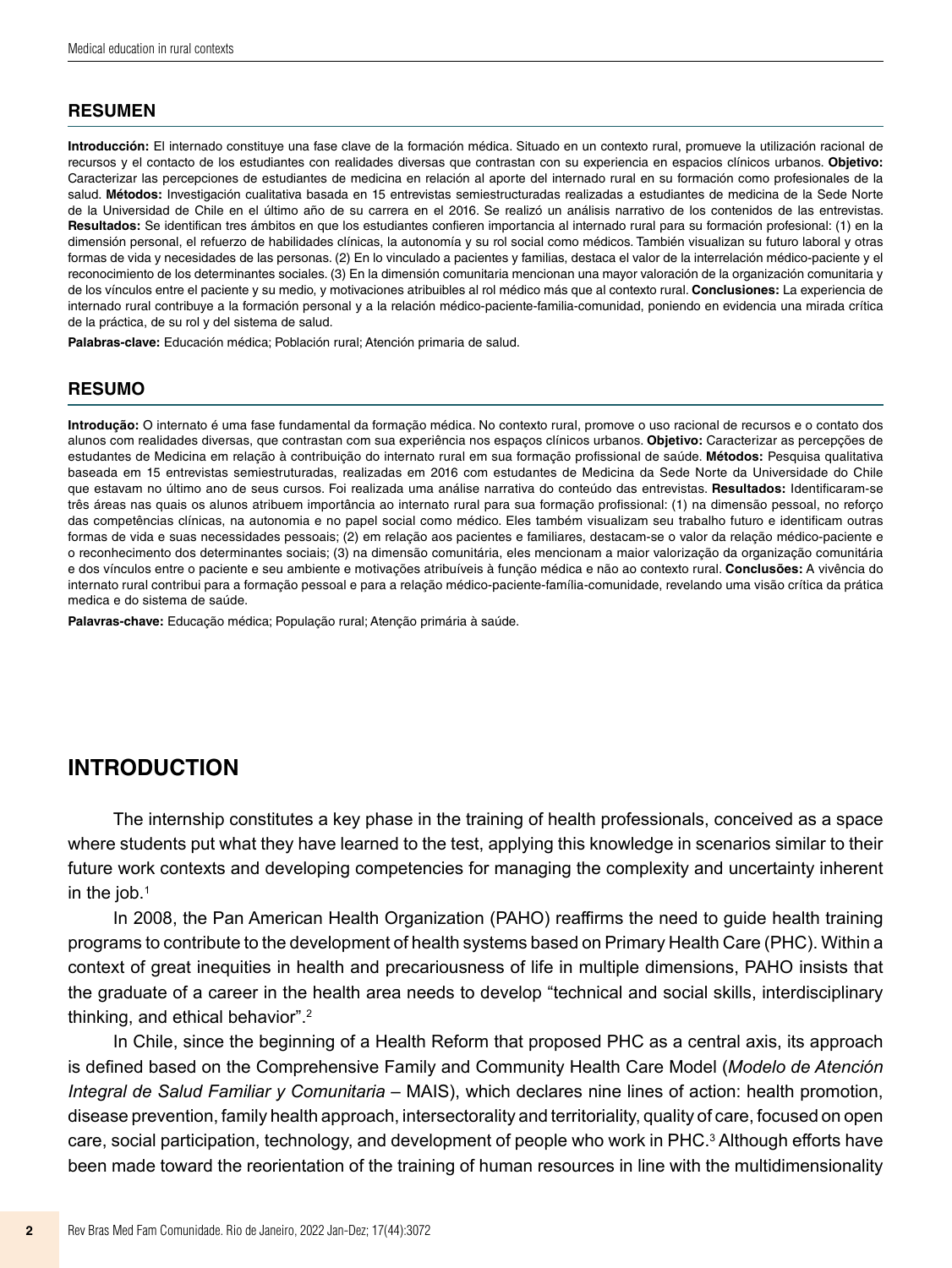of the MAIS competencies, some authors refer to the persistence of biomedical and hospital-centric approaches, which incentives a medical specialization over a humanistic and community perspective which links promotion and prevention in health.<sup>4-6</sup>

The Rural Internship Program (*Internado Rural* – IR) of the School of Medicine of the University of Chile, is a compulsory subject in the curriculum of the seventh year of the career.<sup>7</sup> The students' fulltime incorporation into the health care team of a rural location, for three to four weeks, represents an opportunity to visualize and experience the richness and complexity inherent to putting into practice the concepts and methods related to public health approached during previous years. The learning objectives of the IR include the analysis of the context, both community and institutional, as well as the development of clinical and team skills, applying bioethical principles in their professional work.

This context allows to reflect on the contributions of rural primary care, as a counterpoint to the experience that students refer to as interns in highly complex hospitals and in urban settings. Accordingly, the objective of this study was to analyze the perceptions of medical students from the North Campus of *Universidad de Chile* about the contribution of the internship in rural PHC, in contrast to their experience in urban clinical spaces.

### **METHODS**

Qualitative research based on the naturalistic-interpretative paradigm that gathers the reflection of the "practitioners on their own practices",<sup>8</sup> in the learning scenario of the IR Program at the Family Health Center (*Centro de Salud Familiar* – CESFAM), Llay-Llay. This establishment depends on the Health Service of Aconcagua, located in the south-west zone of the V Region of Chile, an area close to the capital that brings together 23,680 inhabitants, of which 25% reside in rural areas and 75% are attached to the public health system.9

The 28 students who took their IR at Llay-Llay between March and November 2016 were invited to take part in the study, and at least one in every 3-4 students agreed to it. The final sample corresponded to the principle of information saturation,<sup>10</sup> made up by ten men and five women (53.6% of the total interns) between 23 and 26 years of age who were in different periods of their internship progression.

Fifteen individual semi-structured interviews lasting 45–90 minutes were conducted, which were recorded and later transcribed. The analysis was carried out by inductive generation of categories that were then grouped into dimensions or meta-categories. A narrative analysis and interpretation of their meanings was carried out based on the emotions, reflections, and learning mobilized in their relationships with different people, instances or areas of their internship.

The research was approved by the Ethics Committee for Research on Human Beings of the School of Medicine of *Universidad de Chile* (Project 121-2016, Act No.48). Signed consent was obtained from each interviewee, ensuring the voluntary nature of participation and confidentiality.

### **RESULTS**

Interviews were conducted with 15 students representing each IR 2016 shift. Multiple references to their position as professionals and the relationship with themselves, with patients, families, and communities emerge from the students' narratives.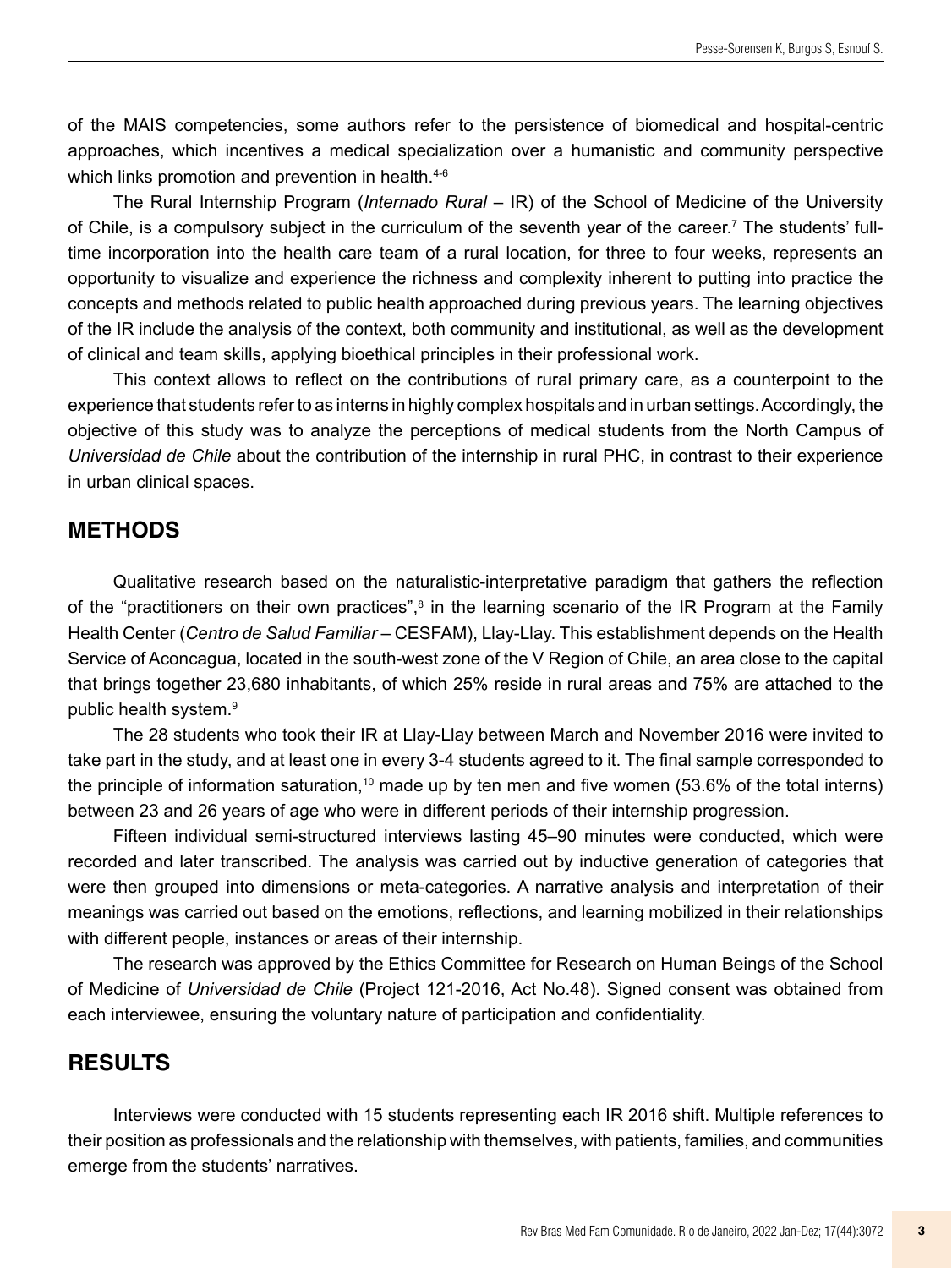# **Personal dimension: the role of doctors through autonomy and visualization of the professional project**

The testimonies show that the IR allows reinforcing clinical and organizational skills related to medical procedures. It is an instance to consolidate the learning obtained during the degree, since it generates opportunities to proceed with a certain autonomy in the decisions regarding the patient and also to exercise the integrality of the action expected from clinical practice:

*"... learn to prioritize, learn when to provide education, prevention, treatment...".*

This contrasts with the hospital environment in which they carry out their other internships, which are perceived as "safe spaces" with fewer fields of action than in rural PHC:

*"…the intern (at the hospital) is basically like a secretary, but…since the post-rural internship I find that (…) I am more incisive in the sense that we do this."* 

*"(In the hospital) it is not that the patient arrives as if from scratch, we are always guided. Guided by the way others act. On the other hand, here one can begin to practice, begin to see, begin to say, oh, I know that, I have seen this, I'll do this again, and begin to develop what everyone says is the clinical eye."* 

Students see the IR as a necessary step to reach that ideal of the decisive doctor, with formed criteria and confidence in decision making. It also allows them to visualize a future job in a small town, a space in which they feel visible, important and with a routine that shows them that another way of life is possible:

*"It's a short time, it's an outline (...) but it still helps a lot as to get the idea, do I really want this for potentially ten or eleven more years of my life or not?"*

*"The rural internship is an attempt to give you a taste of what the local general clinician is. From what I gather from several talks with general practitioners, they always tell you the typical things. That it is a small town, that you go out on the street and everyone knows you, that you always attend to the same patients…."* 

The process also leads them to a recognition of the needs of patients and to be more confident in relating with them, an aspect that consolidates the learning obtained in their interrelation with other clinical spaces, in which knowledge of practice has been transferred:

*"Doctors tell you: patients care a lot about this (...) and you don't quite believe it until a real patient asks you about it three times in a same consultation..."* 

*"…rather than lying I preferred to ask questions, to take longer, (…) later, I had the serenity to tell the patient to give me a moment to discuss it with my colleague next door."*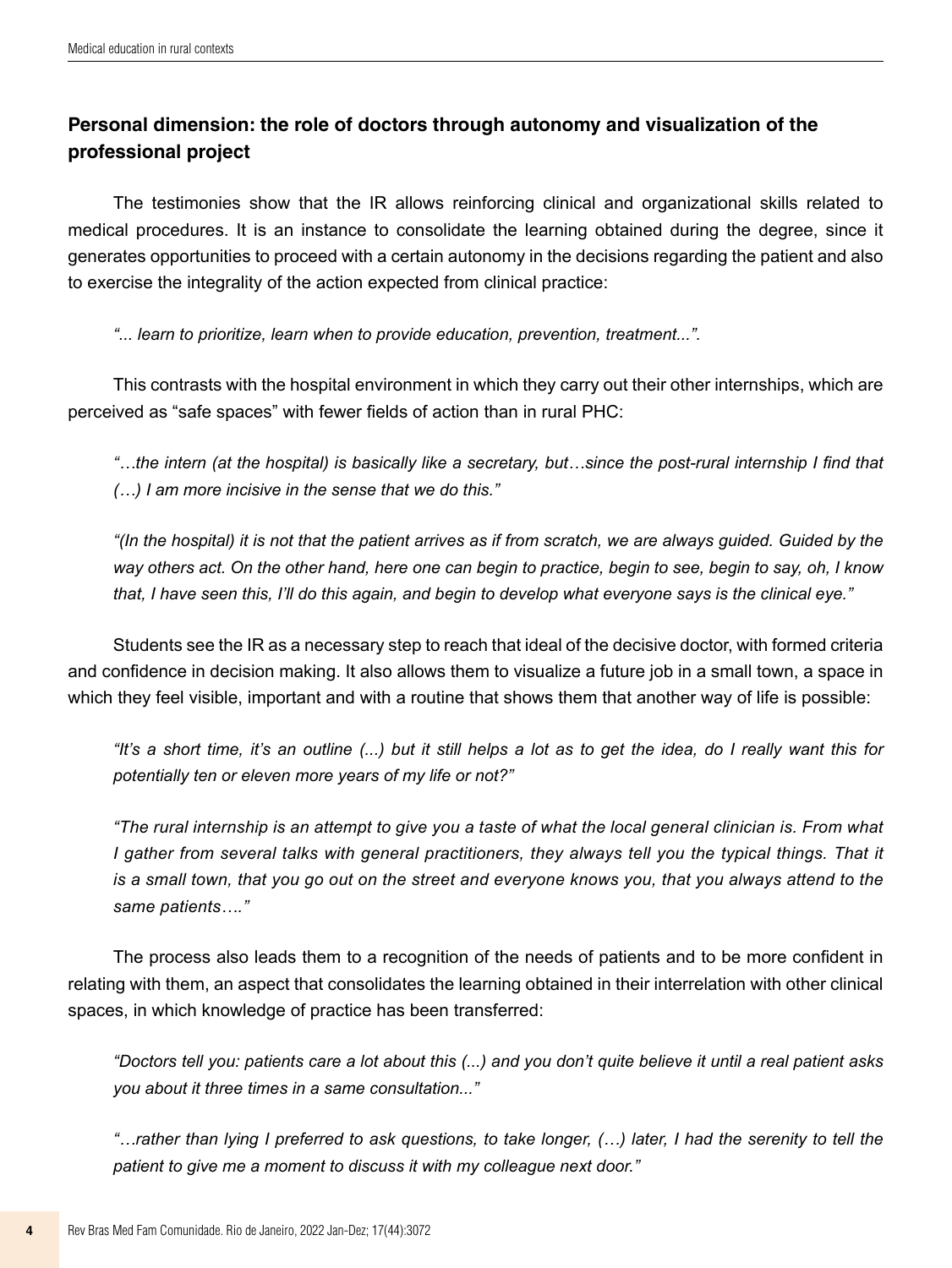#### **Patient-family dimension: critical look at the context of care and active listening**

The IR represents a privileged scenario to experience the work practice of a doctor in their relationship with patients and families, an aspect that students refer to as a controlled and scarce relationship in hospital clinical environments. By feeling responsible for identifying and managing their patients' health problems, they look for solutions and get frustrated when they cannot find them. A critical view of the context is also noteworthy, in relation to the limitations of the medical function within the framework of action in PHC:

*"…if I can solve it, just do it. That is, even though it takes me ten more minutes, or despite the fact that I have to give them an appointment again the following week because I have to review the theoretical part again"* 

*"…let's suppose that a patient comes to you, and that you know that, for example, for that disease, the best treatment is this medicine and then you don't see it in your arsenal, that it's non-existing, or that you want this patient with a given disease to be referred to a specialist, but it cannot be done".* 

They perceive a positive connection with the patient's life that is expressed in gratitude; also, they value the interrelation spaces in which they experience the importance of listening/talking and looking for alternative solutions:

*"I felt that people saw the work of the interns with good eyes (…) we would try and do everything! So… many times they would thank us for that, they'd say thanks for the attention, for giving me more time, for examining me more thoroughly".* 

*"Because really if you sit down to talk with them, it takes five more minutes to tend to them, and as you notice the difference in the reception that patients have, patients fell that from you too. And you can see it!".* 

However, this sometimes gives rise to a feeling of "*doing too little*", especially when contrasted with the experience of caring for patients in urban hospitals, in which technical-instrumental solutions prevail.

"Now that we were in Llay-Llay, there's a conflict with that reality. A conflict with the fact that you don't *have test results for the same day, there just isn't... try to ask for a scan, an MRI! It's already a humongous waiting list... the referrals..."*

This is evident, especially, in mental health cases and in patients considered "difficult", for being polyconsultants, poorly adherent or excessively demanding. Students get frustrated feeling that, unlike the hospital, they lack the tools to "fix" them.

The type of interaction around listening to a wide spectrum of needs reported by patients and relatives, fosters a recognition of the daily life contexts of patients, unlike the hospital experience, where contact with vital histories and their contexts are more distant or, within the logic of certain specialties, are not addressed. In addition, they recognize social networks, particularly the family, as caregivers, a therapeutic support resource, as well as a determinant of illness. It should be noted that the particularity of the internship in a rural context also allows the recognition of other circumstances that are even far from other urban PHC contexts: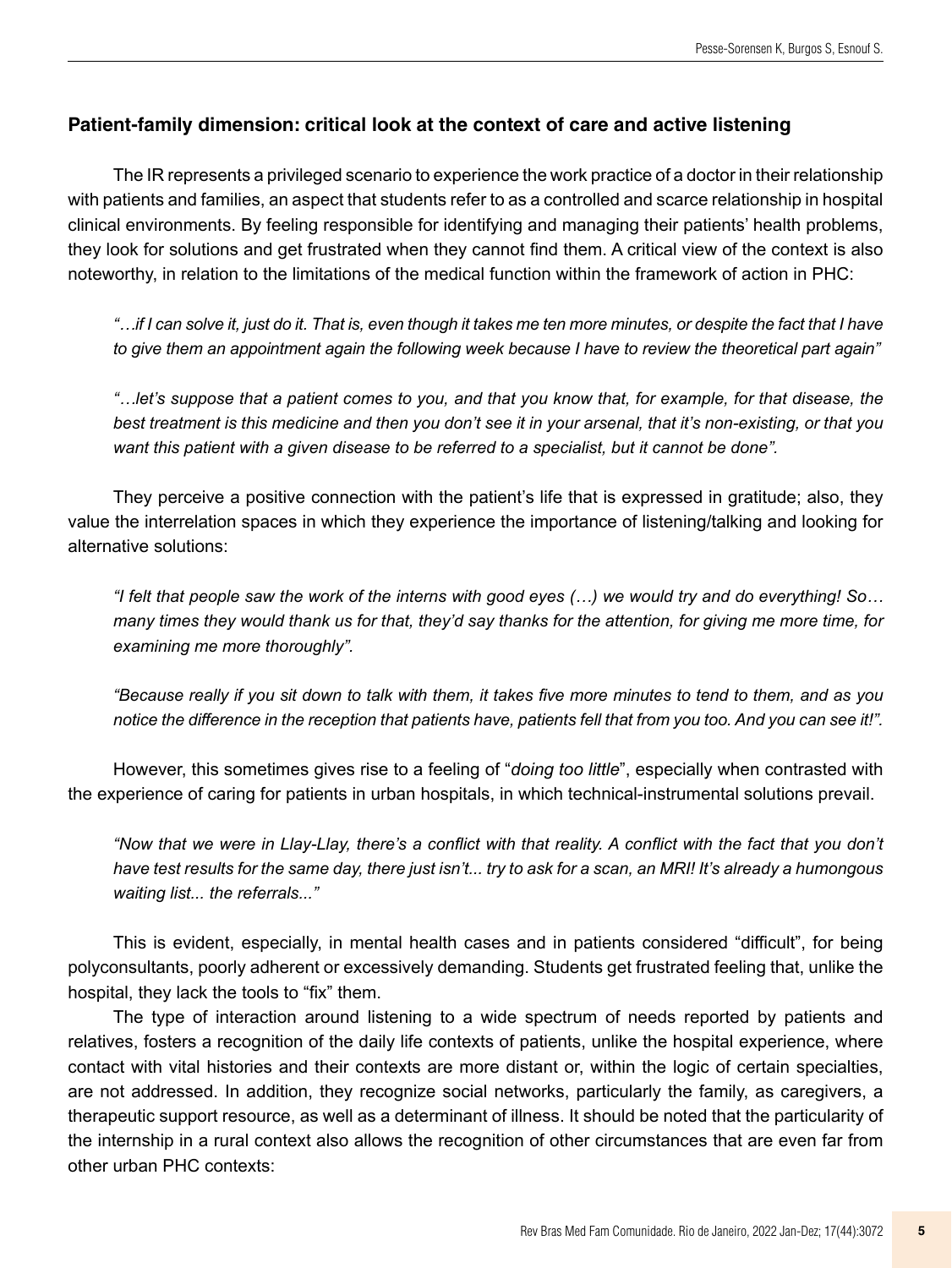*"…those who live in rural areas are seasonal, so they work for six months and then spend six months at home. The six months they are at home, they fight with the family, they start drinking, they use drugs, domestic violence starts..."* 

#### **Community dimension: relationship with social organizations and tension with biomedics**

In community work, an issue that is distinctive and typical of PHC interns, but not in hospital environments, is the development of a health promotion activity within a community context. This allows them to experience challenges which lead them to value planning and prior knowledge of the community. These experiences are seen as new, challenging, and enriching, whose meaning is increased by having a certain continuity. On the other hand, the experience in the context of rural PHC adds an approach to issues related to the community that conflict with the dominant discourse of medical practice, especially when implementing diagnoses with community actors, whose approaches do not respond to the spectrum of purely biomedical problems that they face in daily hospital life (for example: water issues), producing ambivalence:

*"...I'd like to have taught something medical, practical that would have stayed with them for life, because I never really liked that topic (community organization)... but it was what the community needed, so I also couldn't say, no I want to talk about this."* 

Their insertion in a community-focused health initiative gives them a sense of purpose: it allows them to feel useful and helps them identify their role in the community.

*"…it was not just to accomplish a task but we felt that we were really doing something for the community. And that if that work continues, we could achieve something that really helps people."* 

The visualization of the social reality of the country emerges only in particular cases and with few implications beyond clinical practice. Most notice the existence of organized communities, a fact that surprises them because the (pre-) judgment of demotivation and low socioeconomic status of the rural population is present.

*"Sometimes it happened to me that patients didn't know how to read, though. And I had to, I had to give instructions to both them and their companion..."* 

*"And there was a very nice conversation where they actually showed that they were interested (…) I arrived in Las Palmas, which was like an act of… you know, we are going to a place where people are*  not really motivated, or do not have an identity and they don't want to do things for themselves, it wasn't *really like that. So we found that out and at least to me it seemed a little bit like rather hopeful."* 

Other imaginaries of rurality are related to a calmer life and a more accommodating disposition in dealing with health professionals: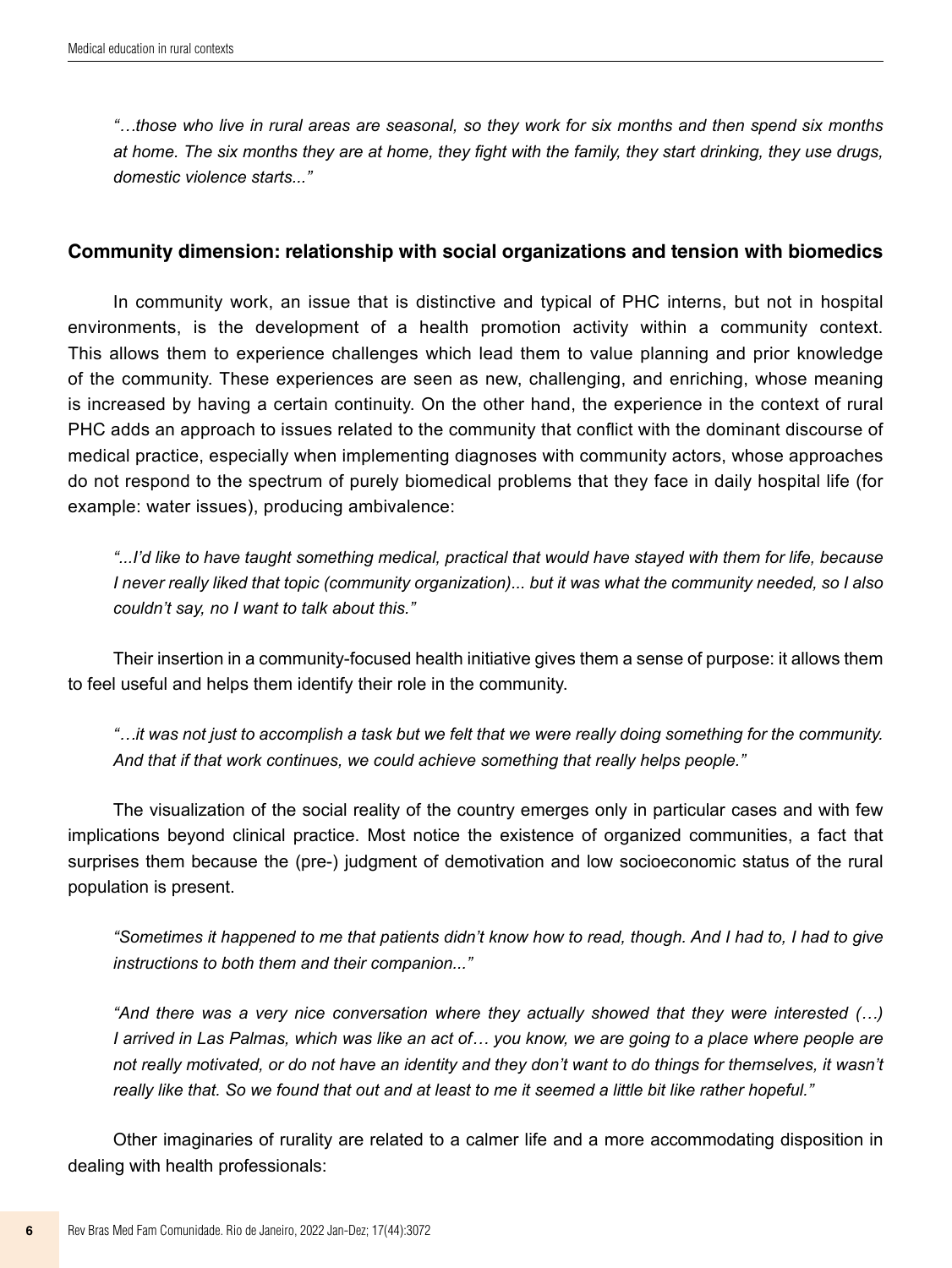*"I'd say I was sorry for the delay, but I would explain the situation to them and they would be super understanding... I imagine so because they were in a calmer environment, it's not like here in Santiago where everyone is in a hurry and angry."*

### **DISCUSSION**

The classic medical role appears in all the students' narratives. Although there is a rather utilitarian vision, referring to the acquisition of clinical skills and the consolidation of what was learned during the degree, they also value learning in the personal sphere. These not only cover the relationship with patients, but also their life in a small community, which is generally seen as something positive, but that sometimes leads them to question their future work.

It is important to highlight that these acquisitions, linked to their professional role, are not necessarily in the rural context; they could also be acquired in an urban PHC setting. The main differences are established with the hospital environment and are associated with the development of clinical skills. However, they also mention some elements considered typical of the rural context, such as living in a locality where the doctor is a neighbor from whom certain behaviors are expected inside and outside the office and considering the needs of people which are only possible to be perceived in a rural context. This exposes them to an experience in which their social position generates tensions, demands, and uncertainties about their professional work that are linked to the context and that they do not experience in other scenarios, and that are largely driven by having to settle, although briefly in time, within a different community and cultural space.

These experiences are essential for the assimilation of the MAIS, since the comprehensiveness and continuity of care are not based on the application of protocols or the mere knowledge of the health system, but rather on the understanding of the complex health-disease-care processes that people live within a diverse cultural matrix. Experiencing tensions, demands, and uncertainties and facing them from the resources acquired in dialogue with the context, strengthens a reflective professional profile in collective health, which recognizes the particularities of the territories and coexists with these realities in everyday life.

At the same time, there is evidence of a vital search in the personal sphere, associated with a somewhat bucolic notion of life in those places far from the city, in which rurality is associated with quiet life and beautiful landscapes: "next to the post there were horses". Compared to their urban care experiences, students perceive gratitude, willingness, and submission to the medical prescription on the part of patients, which corresponds to a form of relationship naturalized both by them and by the environment. This interaction generates well-being for them, without leading to a deep reflection on its possible conditioning factors within the framework of the rural health phenomenon.<sup>5,11</sup>

Regarding the social determination of health, there is a gap in the incorporation of the concept of the patient's belonging to a community. Virtually all references to the latter refer only to the family environment or close social networks for direct care or support in the disease, not to other social or community organizations with a potential role in care work. The implementation of the health promotion activity favors an appreciation of the community, as it is a different experience from others carried out during their training. However, students feel inexperienced in implementing community actions, which is increased by promoting dialogic and open practices to the needs of the community.12 These actions stress them because they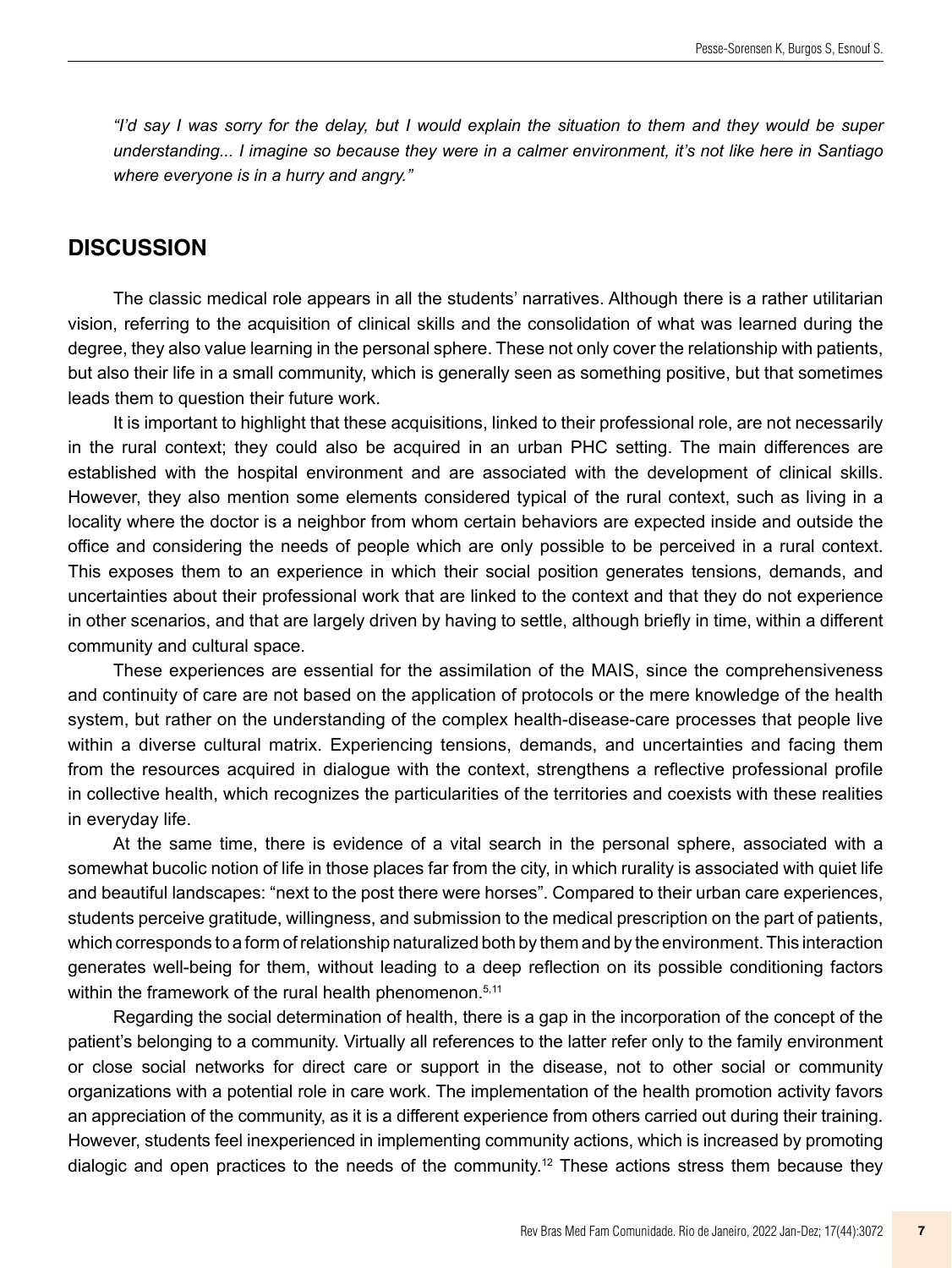are exposed to an underdeveloped area during their medical training, not seen by them as part of their professional work: assuming a role as health managers in a territory and with a specific population.3,4

In Chile, an analysis of the declared graduate profiles of fifteen medical courses belonging to the Association of Schools of Medicine found that, although almost all of them mention health promotion and prevention, critical thinking in the face of the socio-historical and institutional, national and global economics was not a key axis of training.13 This is consistent with the training needs whose stories also cover stages prior to internship: students implicitly show limitations to reflect on these institutional and social contexts. This may be related to an interprofessional transmission that reinforces the idea of a specialized practitioner and an underestimation of the generalist medical profile, an issue already noted in previous studies: the latter is seen as a transitory stage in professional life, as a step prior to specialization.5 Also in this study, students clearly distinguish the differences between the various clinical spaces and the importance of practice in PHC, but assume the reproduction of the training model, without possibilities of change and in some cases with frustration.

Worldwide there are successful training experiences of health professionals in and for rural areas. The best-known ones are those developed in Australia<sup>14,15</sup> and Canada16 and by some universities in the United States;<sup>17,18</sup> and then also in South Africa.<sup>19</sup> In Latin America there are also experiences of training health professionals that promote a humanistic and socially committed orientation in and with PHC.<sup>20,21</sup>

Among the factors that favor significant learning in these contexts, the creation of strong ties with the patient and the community stands out, as well as with their peers, the academic institution, and their tutors. Strasser and Neusy identify that whatever the subsequent employment option, rural settings provide highly significant experiences for students of health careers: they allow more practices and therefore the development of procedural skills related to a wide variety of problems.<sup>22</sup> In the experience of the IR analyzed here, its importance for the consolidation of learning, both technical and organizational and communication skills linked to clinical procedures, is verified, while aspects of its professional role in rural community contexts remain pending. These are difficult to identify within a practice limited in its duration and in an institutional framework that has progressively restricted the possibilities of clinical fields in rural contexts. In addition, it is a rurality that increasingly represents the periphery of urban centers, not only in a geographical sense but also in a sociocultural sense; This is not always evident in health care in which the biomedical approach prevails unquestioningly and unreflectively.

Among the limitations of this study, the main one is related to the willingness to participate in the interviews, which could produce a greater report of positive experiences in IR, considering that the consultation is requested from the tutors who accompanied the process. However, the methodological approach applied in the IR, which fostered dialogue and the generation of trust between those involved and began the interviews with an open account of their experiences, facilitated the free expression of the interviewees and contributed to the fidelity of what was said in relation to what has been experienced in practice.

### **CONCLUSION**

The rural internship experience contributes to personal training and the doctor-patient-familycommunity relationship, strengthening a critical view of the practice, its role, and the health system. This critical reflection should be deepened through a greater and more intense involvement with the communities, more spaces and mechanisms for reflection and the feedback of the medical practice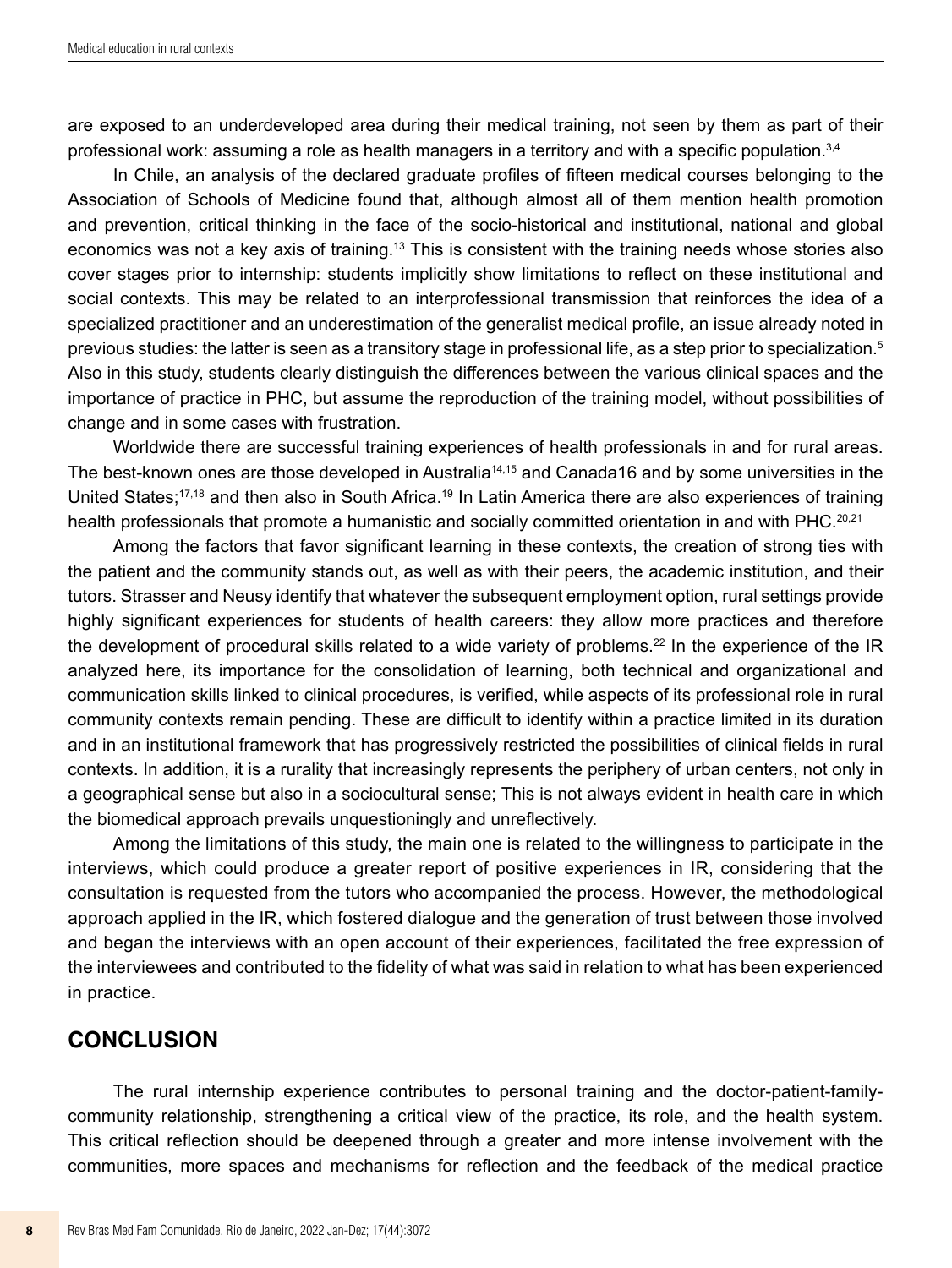of the local health team by the students, thus creating a circuit of learning and reinforcement of the Comprehensive Care Model.

# **ACKNOWLEDGMENTS**

Thanks to the health team of the Llay-Llay Health Center and to the students of the Rural Medicine Internship Program for their valuable contributions to the research.

# **CONFLICT OF INTERESTS**

Nothing to declare.

# **AUTHORS' CONTRIBUTIONS**

KPS: Project administration, Formal analysis, Conceptualization, Data curation, Writing – original draft, Writing – review & editing, Investigation, Methodology, Software, Supervision, Validation, Visualization. SBV: Formal analysis, Conceptualization, Data curation, Writing – original draft, Writing – review & editing, Investigation, Methodology, Supervision, Validation, Visualization. SEM: Formal analysis, Conceptualization, Data curation, Writing – original draft, Writing – review & editing, Visualization.

# **REFERENCES**

- 1. Surmon L, Bialocerkowski A, Hu W. Perceptions of preparedness for the first medical clerkship: a systematic review and synthesis. BMC Med Educ 2016;16(1):89.<https://doi.org/10.1186/s12909-016-0615-3>
- 2. Organización Panamericana de la Salud. La formación en medicina orientada hacia la atención primaria de salud. Washington: Organización Panamericana de la Salud; 2008. Available at: [https://www.paho.org/hq/dmdocuments/2010/APS-Formacion\\_](https://www.paho.org/hq/dmdocuments/2010/APS-Formacion_Medicina_Orientada_APS.pdf) [Medicina\\_Orientada\\_APS.pdf](https://www.paho.org/hq/dmdocuments/2010/APS-Formacion_Medicina_Orientada_APS.pdf)
- 3. Chile. Ministerio de Salud. Orientaciones para la implementación del modelo de atención integral de salud familiar y comunitaria. Dirigido a equipos de salud. MINSAL; 2013. Available at: [https://www.minsal.cl/portal/url/item/](https://www.minsal.cl/portal/url/item/e7b24eef3e5cb5d1e0400101650128e9.pdf) [e7b24eef3e5cb5d1e0400101650128e9.pdf](https://www.minsal.cl/portal/url/item/e7b24eef3e5cb5d1e0400101650128e9.pdf)
- 4. Parada-Lezcano M, Romero S MI, Cortés FM. Educación médica para la Atención Primaria de Salud: visión de los docentes y estudiantes. Rev Méd Chile 2016;144(8):1059-66. <http://doi.org/10.4067/S0034-98872016000800014>
- 5. Carvajal Y, Carvajal J, Figueroa E, Ibacache J, Jaramillo F, Winkler M. Propuesta para el desarrollo de la salud en el ámbito rural. Cuadernos Médico Sociales 2007;47(3):139-54.
- 6. Romero Cabrera J. Lo rural y la ruralidad en América Latina: categorías conceptuales en debate. Psicoperspectivas. 2012;11(1):8-31.
- 7. Millán TK, Vargas NAC, Madrid NC. Internado rural em la carrera de medicina de la Universidad de Chile; uma experiência de aprendizaje significativo. Educación Médica. 2006;9(3):116-7. Available at: [https://scielo.isciii.es/pdf/edu/v9n3/original3.pdf.](https://scielo.isciii.es/pdf/edu/v9n3/original3.pdf)
- 8. Gómez GR, Flores JG, Jímenez EG. Metodología de la Investigación Cualitativa. Málaga: Ediciones Aljibe; 1999.
- 9. Gobierno Regional Región Valparaíso. Plan de Desarrollo Comunal de Llay-Llay 2014-2018. Available at: [https://www.](https://www.municipalidadllayllay.cl/media/PLAN-DE-DESARROLLO-LLAYLAY-Final_593eb8325ea3f.pdf) [municipalidadllayllay.cl/media/PLAN-DE-DESARROLLO-LLAYLAY-Final\\_593eb8325ea3f.pdf.](https://www.municipalidadllayllay.cl/media/PLAN-DE-DESARROLLO-LLAYLAY-Final_593eb8325ea3f.pdf)
- 10. Ossó AB, Gol IJ, Salut CD de. Escuchar, observar y comprender: recuperando la narrativa en las ciencias de la salud : aportaciones de la investigación cualitativa. IDIAP Jordi Gol; 2014.
- 11. Breilh J. La epidemiología crítica: una nueva forma de mirar la salud en el espacio urbano. Salud Colectiva. 2010;6(1):83-101.
- 12. Ladhani Z, Scherpbier AJJA, Stevens FCJ. Competencies for undergraduate community-based education for the health professions – a systematic review. Medical Teacher 2012;34(9):733-43.<https://doi.org/10.3109/0142159X.2012.700742>
- 13. Parada M, Romero MI, Moraga F. Perfiles de egreso de las carreras de Medicina en Chile. Rev Méd Chile 2015;143(4):512- 9.<http://doi.org/10.4067/S0034-98872015000400014>
- 14. Sturmberg JP, Reid AL, Thacker JL, Chamberlain C. A community based, patient-centred, longitudinal medical curriculum. Rural Remote Health 2003;3(2):210. PMID: 15877510
- 15. Greenhill JA, Walker J, Playford D. Outcomes of Australian rural clinical schools: a decade of success building the rural medical workforce through the education and training continuum. Rural Remote Health 2015;15(3):2991. PMID: 26377746